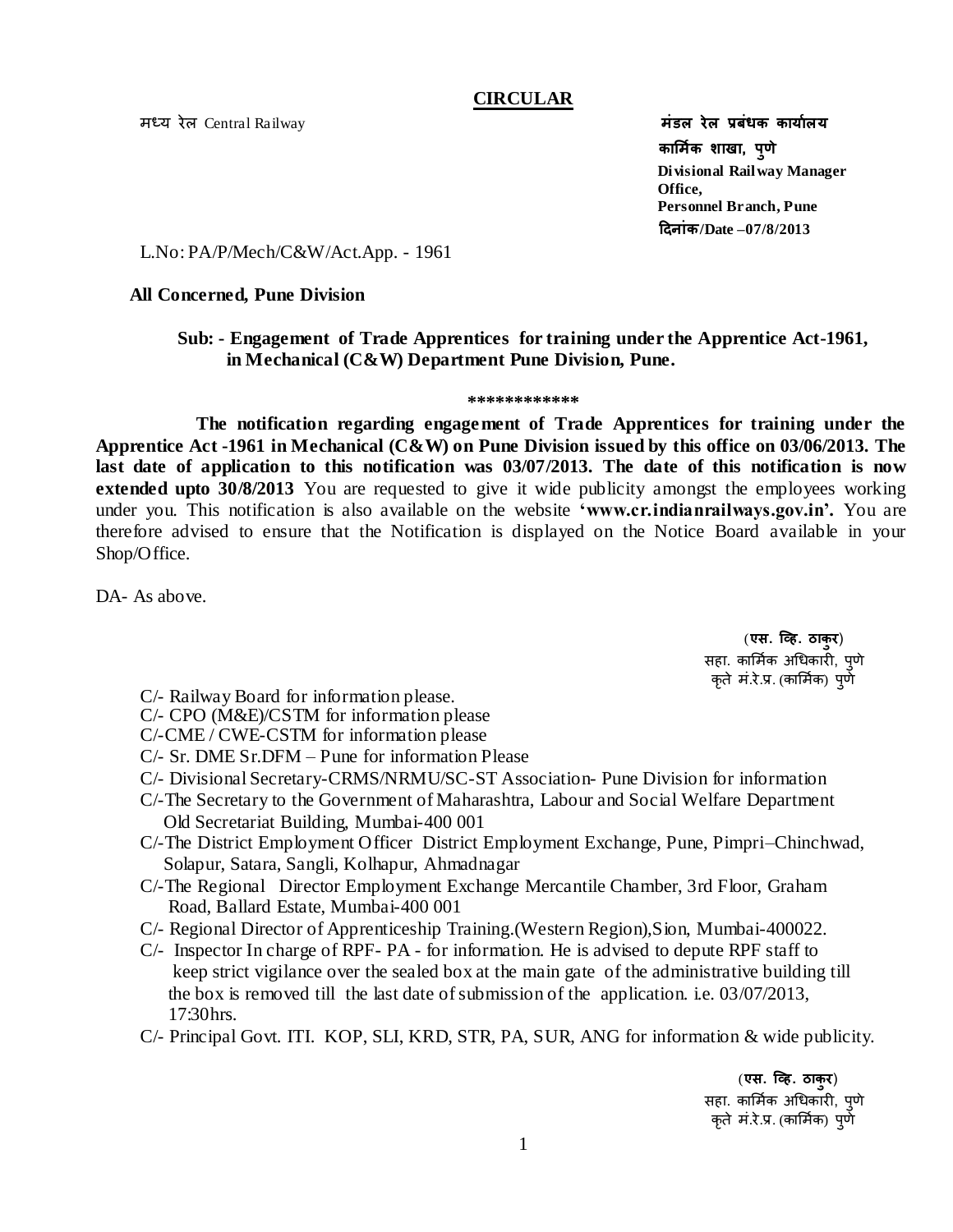मध्य रेल Central Railway **मंडल रेल प्रबंधक कार्यालय कार्माक शाखा, पुणे Divisional Railway Manager**  *Office,* **Office, Personnel Branch, Pune दिनांक/Date –07/8/2013**

#### **NOTIFICATION**

L.No: PA/P/Mech/C&W/Act.App. -1961

#### **Sub: - Engagement of Trade Apprentices for training under the Apprentice Act-1961, in Mechanical (C&W) Department Pune Division, Pune**

**1)** Applications were invited from eligible candidates for engagement of Act Apprentices under the Apprentice Act-1961 **for training** in the designated trades mentioned below, in Mechanical (C&W) Department Pune Division, Pune & notification was issued on 03/06/2013 & last date for application was 03/07/2013. **Now the date of this notification is extended upto 30/08/2013.** 

**\*\*\*\*\*\*\*\*\*\***

The designated trade wise and community wise break up of **31 seats** proposed to be filled in **for training** are as under:-

| <b>Sr</b><br><b>No</b> | Designated Trade   No. of Act   Distribution of | <b>Apprentices</b> | <b>Community wise breakup</b> |           |           |            |
|------------------------|-------------------------------------------------|--------------------|-------------------------------|-----------|-----------|------------|
|                        |                                                 | be<br>to           | <b>UR</b>                     | <b>SC</b> | <b>ST</b> | <b>OBC</b> |
|                        |                                                 | engaged            |                               | 15%       | 7.5%      | 27%        |
|                        | Fitter                                          | 20                 | 10                            | 03        | 02        | 05         |
| 2                      | Carpenter                                       | 03                 | 02                            | --        |           | 01         |
| 3                      | Machinist                                       | 03                 | 02                            | --        |           | 01         |
| 4                      | Welder                                          | 03                 | 02                            | --        | --        | 01         |
| 5                      | Painter (General)                               | 02                 | 01                            | --        | --        | 01         |
|                        | Total                                           | 31                 | 17                            | 03        | 02        | 09         |

**A) Eligibility Conditions:-**

#### **a)Educational Qualification:- Under 10+02 Scheme.**

Passed 10<sup>th</sup> Minimum with 50% marks in (State board/ICSE/CBSE/NIOS etc.) Matriculation **& ITI**.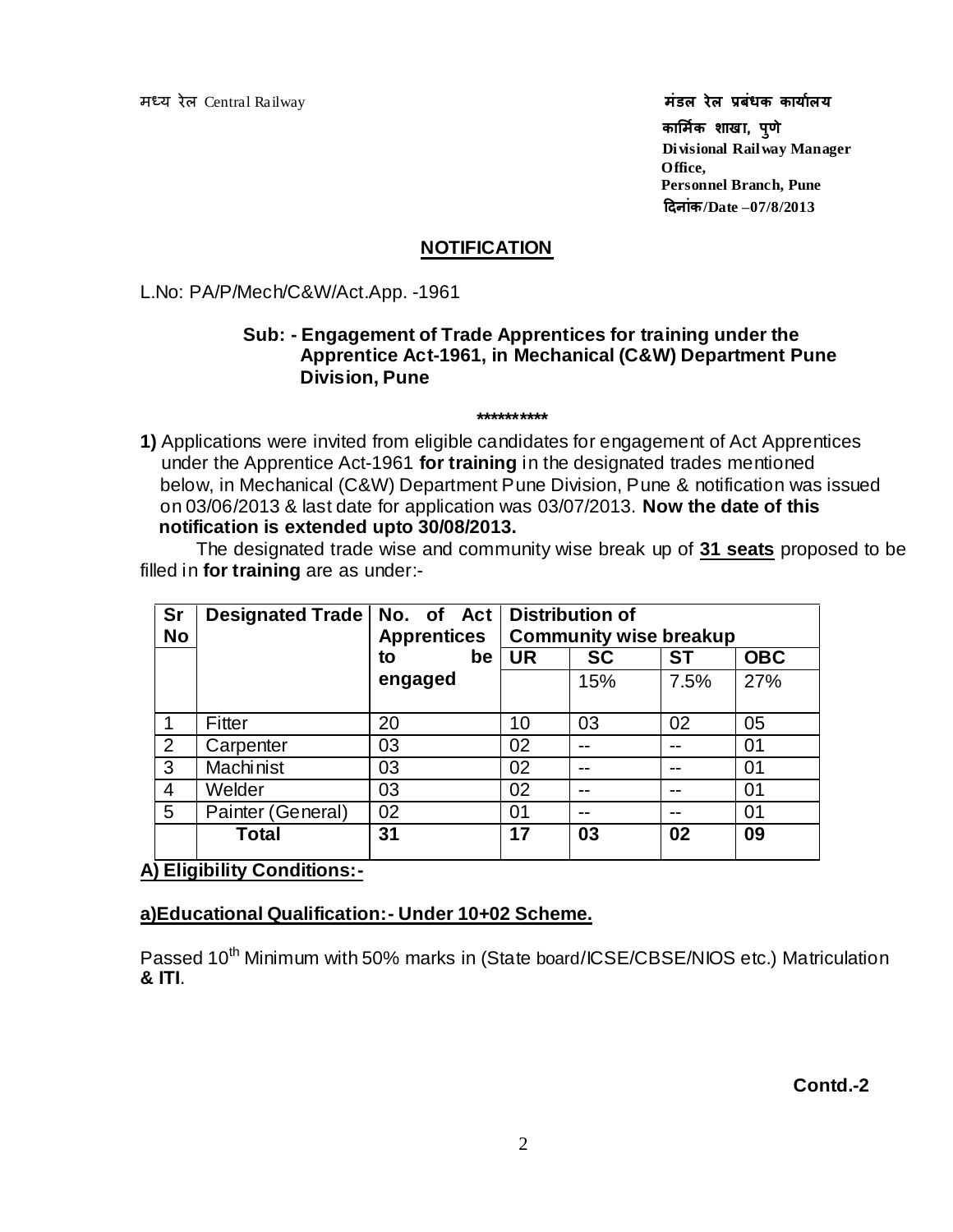## **b) Age Limit as mentioned below-**

- i) ITI Passed candidates should have completed 15 years of age and should not have completed 24 years of age.
- ii)The upper age limit is relaxable by 05 years in case of SC/ST candidates and 03 years in case of OBC candidates.

# **2)SELECTION:-**

 Selection for Act Apprentice would be based on merit without any written examination. The Merit would consist of:-

- i) Percentage of marks in 10 th class at Board Level (State/ICSE/CBSE/NIOS) with Minimum 50% marks.(Aggregate)
- ii) Weightage of 05% Marks for an additional ITI qualification.

# **3)Stipend Payable:-**

i) During Ist Year of Training: - Rs.1700/- P.M.

ii) During IInd Year of Training: - Rs.1970/- P.M.

**HOW TO APPLY**

**i) Application should be dropped in the box provided in Divisional Railway Manager's Office Personnel Branch, Ground Floor, near Pune Railway Station, Pune – 411001 or send by ordinary post only. Applications sent by RPAD/Speed Post/Courier will not be accepted**.

ii) Application should be hand written in Hindi/English by the Candidate only in the

prescribed proforma.

iii)Xerox Copy of School Leaving Certificate/Academic/Technical qualification/Caste

 Certificate (if any) issued by the appropriate authority duly attested should be attached along with the prescribed application form.

- iv)Applicant should paste his / her **recent (Not more than three months old)** Passport size photo on the right side corner (space provided) on the prescribed proforma duly signed by him / her.
- v) Applicants should submit separate application for each trade for which they want to compete.
- **vi)Application should be addressed to "Divisional Railway Manager (Personnel) Pune-411001".**

vii)Self addressed 02 envelopes sized 9"X4", with postal stamp of Rs. 30/- pasted on one & another for Rs. 10/- with 02 passport size Photos should be submitted along with the prescribed application proforma.

 **NOTE: - No Original Certificate should be sent along with the application.** 

 **Contd.-3**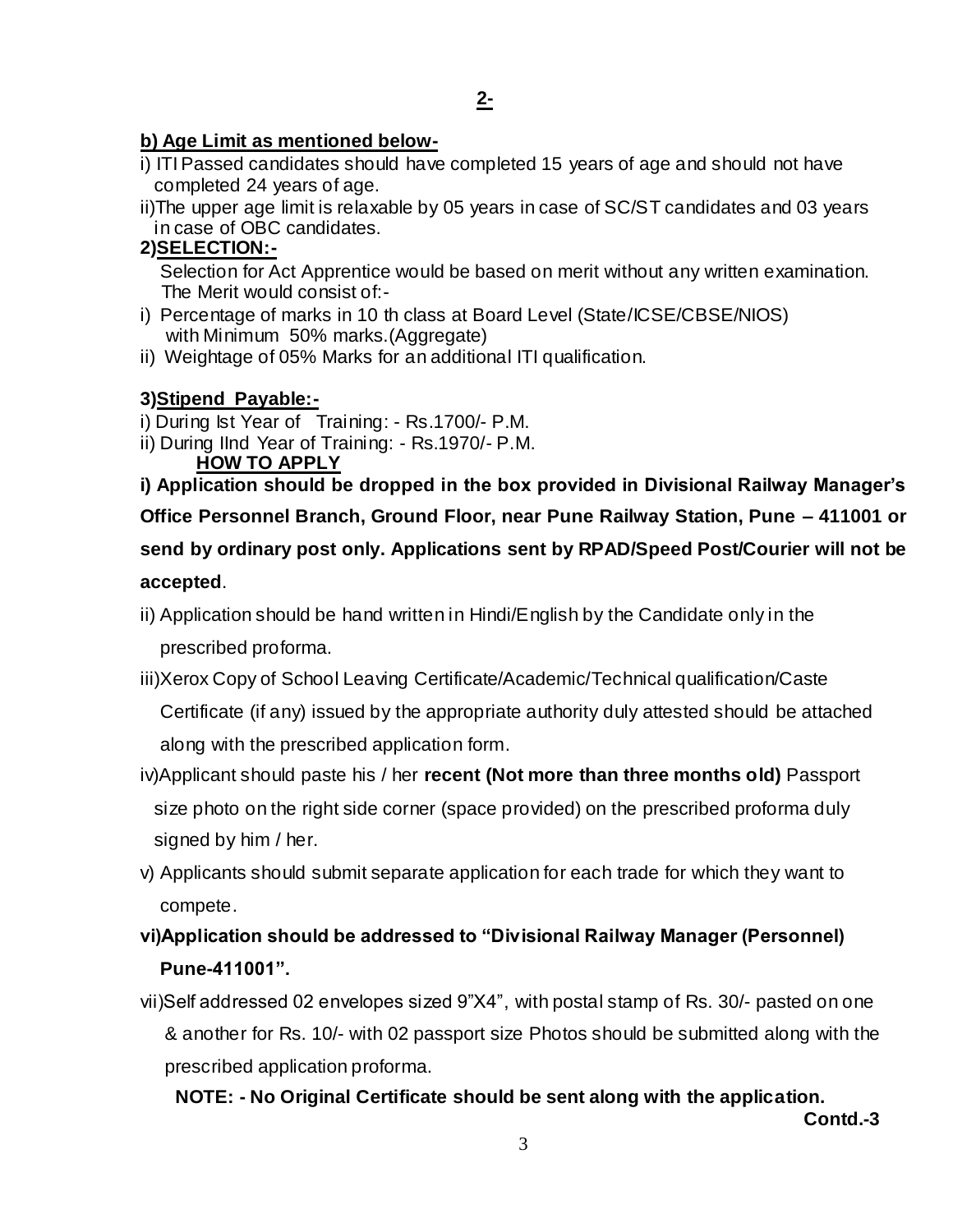### **GENERAL CONDITIONS:-**

- i) Application should be completed in all respect. Incomplete/Unsigned/ Recent Photograph Not pasted / Non-Submission of attested xerox copies of certificates shall be a disqualification for eligibility and shall be deemed to be rejected. Mere submission of application will not confer upon any right on the applicant to be called for medical examination and verification of documents.
- ii) Application submitted beyond the last date of submission shall be deemed to be rejected.
	- iii) Mandatory attested xerox copies to be enclosed by the applicant in order to decide the eligibility.
	- a) Date of Birth Certificate
	- b) Educational qualification Certificate.(Academic / Technical -Mark-sheet / Passing Certificate)
	- c) Caste Certificate.
- iv) Candidates selected to be called for medical examination will have to bring their original certificates at the time of medical examination.
- v) Candidates appearing for medical examination and document verification shall come at their own expenses.
- vi) Selected candidates should have to conform to the Appropriate Standard of Physical fitness prescribed for the relevant trades examined by the Railway Medical Authority for their medical fitness i.e. B-1 Medical Category.
- vii) Administration reserves the right of allotting of designated trades after the final selection.
- viii) Apprentices shall make their own arrangement for stay during the period of training.
- ix) Candidates selected under the Apprentice Act-1961, shall execute a contract of Apprenticeship with the establishment before commencement of training.
- x) Apprentices shall be controlled by the provisions of Apprentice Contract executed between the employer and the Apprentice.
- xi) Apprentices shall be paid stipend payable during the period of training, subject to the their work and conduct found satisfactory.
- xii) Training consists of Basic Training followed by practical training including a course of related instructions appropriate to the designated trades.
- xiii) Training of ITI candidates shall be regulated accordingly.
- xiv) Working Hours shall be observed as per the attached establishment.

**Contd-4**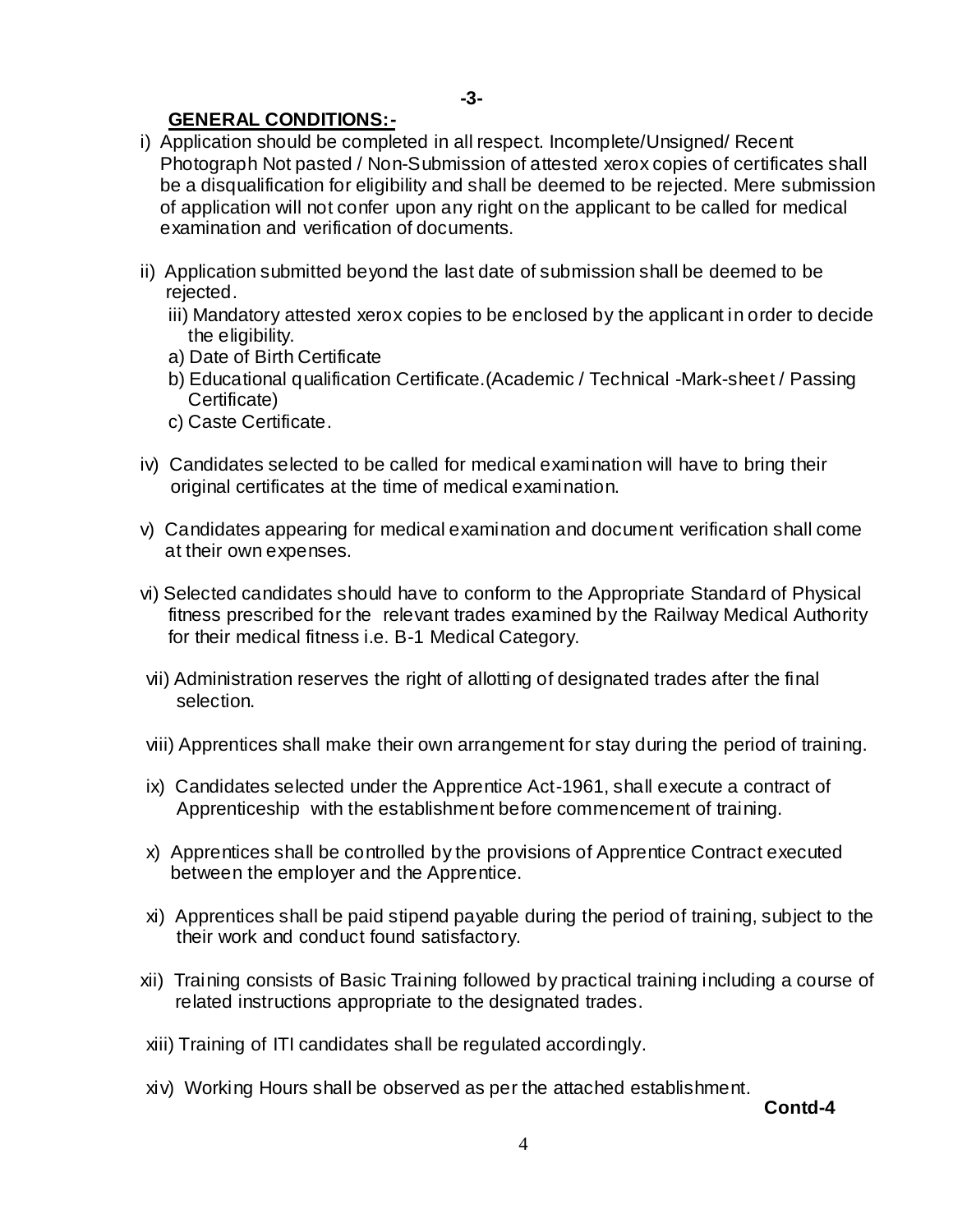- xv) 5% weightage should be given for ITI qualification in the relevant trade where the MEQ is matriculation. There should be no weightage for Diploma in Engineering for intake of trade apprentices under the Apprentice Act as trade related education is not a part of the course curriculum of an engineering diploma. There will be no other weightage
	- xvi) There will be no interview.
	- xvii) Leave shall be granted according to the rules prescribed under the Apprentice Act and Holidays will be applicable as per the establishment/workshop attached.
	- xviii) In case of Misconduct/Indiscipline/Poor performance by the apprentice during the period of training the Railway Administration will exercise power for termination of Apprenticeship and also shall recover stipend paid till then, with interest applicable thereto.
	- xix) Apprentices are entitled for free medical treatment for personal injury caused by accident arising during the course of Training at the Training location.
	- xx) Trade apprentices are **not entitled** for Railway Pass / PTO during the training period.
- xxi) **Only those Apprentices** who complete contractual period of training shall be eligible for appearing examination for NCTVT conducted by National Training Board.
- xxii) At the end of the training, Proficiency Test shall be conducted by the National Council and they will be issued certificate to that effect.
- **Note 1:-Canvassing directly or indirectly by any candidate will be automatically disqualified for selection. If any candidate is found to have submitted any misleading information or any fake or incorrect document, shall be disqualified.**
- **Note 2:-No additions of any documents, once submitted along with the application by the applicant at the time of submission of the form, shall be considered.**
- **Note 3:- Apprentice training at Railway establishment does not in any way confer any right in favour of any candidate for providing employment in Railways.**

**LAST DATE OF SUBMISSION OF APPLICATON IN THE PRESCRIBED PROFORMA IS 30-08-2013 (Friday), 17:30 hrs.**

> (**एस. व्हि. ठाकुर**) सहा. कार्मिक अधिकारी, पणे कृते मं.रे.प्र. (कार्मिक) पूर्ण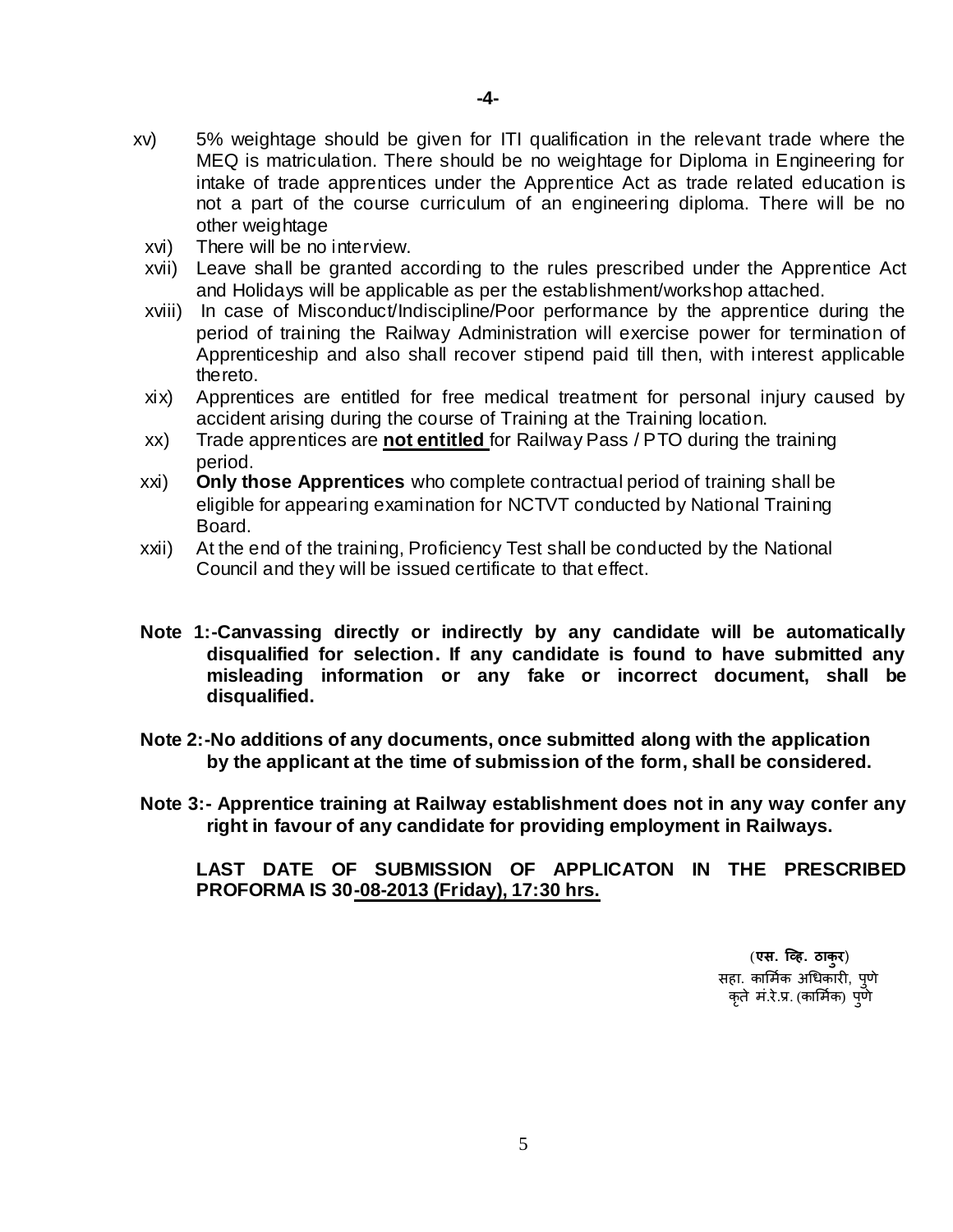| <b>PROFORMA</b>                                                                         |                |                       |                               |  |  |  |  |
|-----------------------------------------------------------------------------------------|----------------|-----------------------|-------------------------------|--|--|--|--|
| TO BE FILLED BY THE CANDIDATE IN HIS / HER OWN HAND WRITING                             |                |                       |                               |  |  |  |  |
| To                                                                                      |                |                       | <b>Recent</b><br>(Not<br>more |  |  |  |  |
|                                                                                         |                |                       | months<br>than<br>three       |  |  |  |  |
| Divisional Railway Manager (Personnel) Pune-411001.                                     |                |                       | old)<br>size<br>passport      |  |  |  |  |
|                                                                                         |                |                       | photograph<br>be<br>to        |  |  |  |  |
|                                                                                         |                |                       | pasted here & signed          |  |  |  |  |
|                                                                                         |                |                       | thereon.                      |  |  |  |  |
| Respected Sir,                                                                          |                |                       |                               |  |  |  |  |
| Sub: - Engagement of Trade Apprentice Under the Apprentice Act-1961.                    |                |                       |                               |  |  |  |  |
| Ref: - Notification No: - PA/P/Mech/C&W/Act. App. -1961 Dated 03.06.2013, (date         |                |                       |                               |  |  |  |  |
| extended upto 30/8/2013)                                                                |                |                       |                               |  |  |  |  |
| Reference to the above Notification, I hereby apply and furnish my particulars as under |                |                       |                               |  |  |  |  |
| in the prescribed proforma for engagement of Trade Apprentice under the Apprentice Act- |                |                       |                               |  |  |  |  |
| 1961                                                                                    |                |                       |                               |  |  |  |  |
|                                                                                         |                |                       |                               |  |  |  |  |
| Name of the Applicant in full                                                           | (Surname)      | (Name)                | (Middle Name)                 |  |  |  |  |
| (IN BLOCK LETTER)                                                                       |                |                       |                               |  |  |  |  |
| <b>Father's Name</b>                                                                    |                |                       |                               |  |  |  |  |
| <b>Father's Occupation</b>                                                              |                |                       |                               |  |  |  |  |
| If in / was in Rly. Service.                                                            | Dept.          | Desig                 | Station.                      |  |  |  |  |
| Date of Birth of candidate (*)                                                          | Day            | Month                 | Year                          |  |  |  |  |
| Age as on 03.06.2013                                                                    | Year           | Month                 | Day.                          |  |  |  |  |
| <b>Educational Qualification (*)</b>                                                    |                |                       |                               |  |  |  |  |
| <b>Technical Qualification Viz-</b>                                                     |                |                       |                               |  |  |  |  |
| ITI/Diploma (*)                                                                         |                |                       |                               |  |  |  |  |
| <b>Marital Status</b>                                                                   |                | Married / Unmarried:- |                               |  |  |  |  |
| <b>Two Identification Marks</b>                                                         | 1              |                       |                               |  |  |  |  |
|                                                                                         | $\overline{2}$ |                       |                               |  |  |  |  |
| Whether SC/ST/OBC(*) (if                                                                |                |                       |                               |  |  |  |  |
| Applicable)                                                                             |                |                       |                               |  |  |  |  |
| Height in Cms                                                                           |                |                       |                               |  |  |  |  |
| Weight in Kgs                                                                           |                |                       |                               |  |  |  |  |
| <b>Residential Address</b>                                                              |                |                       |                               |  |  |  |  |
| Contact No. Land line No./Mobile No.                                                    |                |                       |                               |  |  |  |  |
|                                                                                         |                |                       |                               |  |  |  |  |
|                                                                                         |                |                       |                               |  |  |  |  |
| NOTE: - Legible copies of all certificates duly attested should be attached along with  |                |                       |                               |  |  |  |  |
| the Proforma of Application.                                                            |                |                       |                               |  |  |  |  |
| Mandatory attested Xerox copies to be enclosed.<br>$(*)$                                |                |                       |                               |  |  |  |  |
|                                                                                         |                |                       |                               |  |  |  |  |

# **Signature of the Candidate**

**Place:- Date:-**